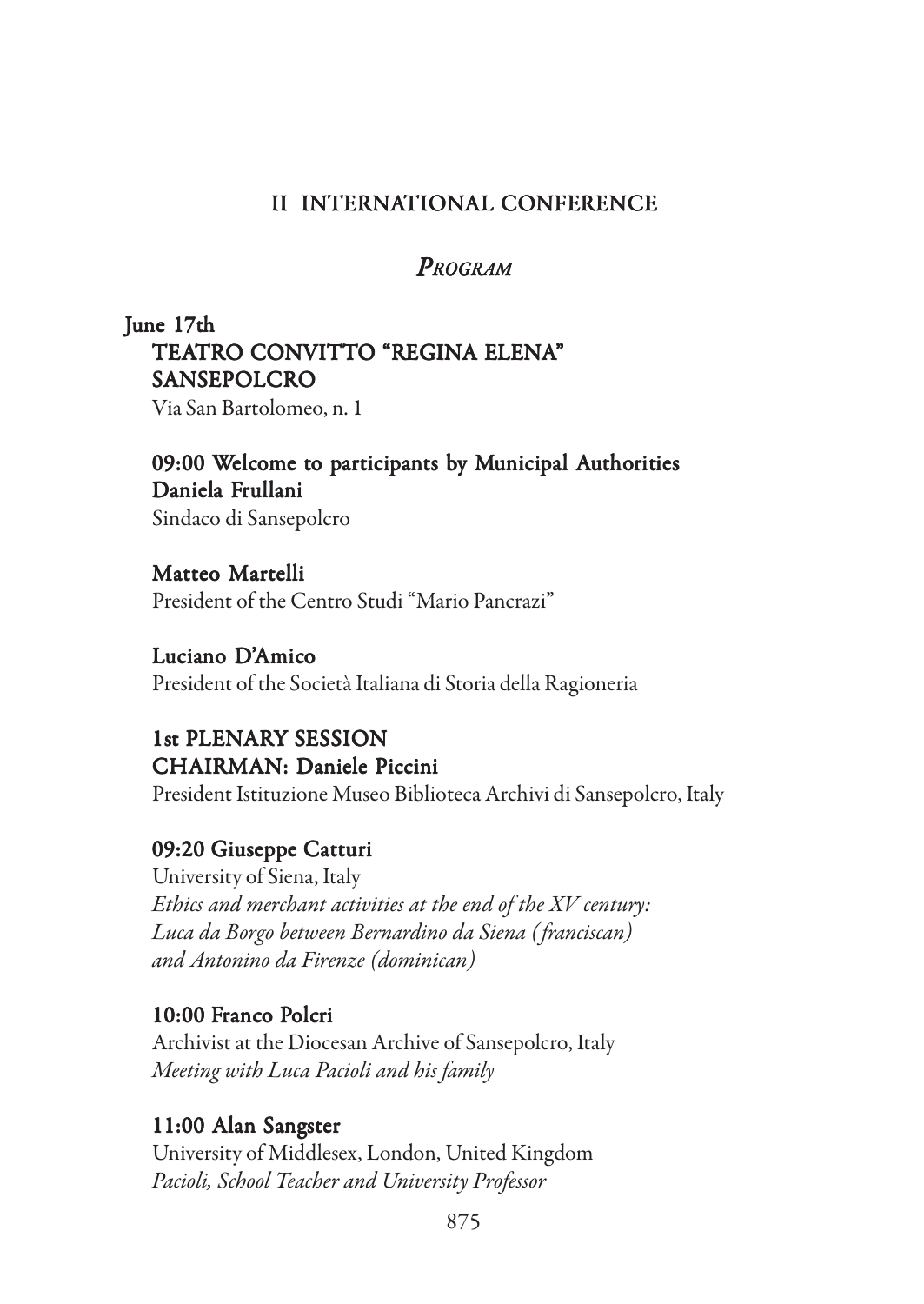## 11:40 Argante Ciocci 11:40 Argante Ciocci

Pacioli Studious, Italy *Mathematics among Middle Ages and Renaissance*

### 12:20 Oktay Güvemli 12:20 Oktay Güvemli

University of Marmara, Istanbul, Turkey *The development of accounting thought in Luca Pacioli's time in Turkey*

2nd PLENARY SESSION CHAIRMAN: Andrea Messeri University of Siena, Italy

# 15:00 Basil Yamey

London School of Economics, United Kingdom. *Pacioli, Manzoni, Oldcastle and Ympyn Re-visited*

### 15:45 Giuseppe Rossi 15:45 Giuseppe Rossi

Commercial Institut "I. Salviani" of Città di Castello, Italy *The three (at least) innovations of Luca Pacioli*

## 16:15 ROUND-TABLE

*Accounting and history: Is accounting history a privileged way to approach historical research?* Conducted by Esteban Hernandez-Esteve President of the AECA Accounting History Commission

### DISCUSSANTS:

Antonio-Miguel Bernal University of Sevilla, Spain Massimo Ciambotti University of Urbino, Italy Antonio Pieretti University of Perugia, Italy Alan Sangster University of Middlesex, London, United Kingdom Basil Yamey London School of Economics, United Kingdom

### 18:00 PARALLEL SESSIONS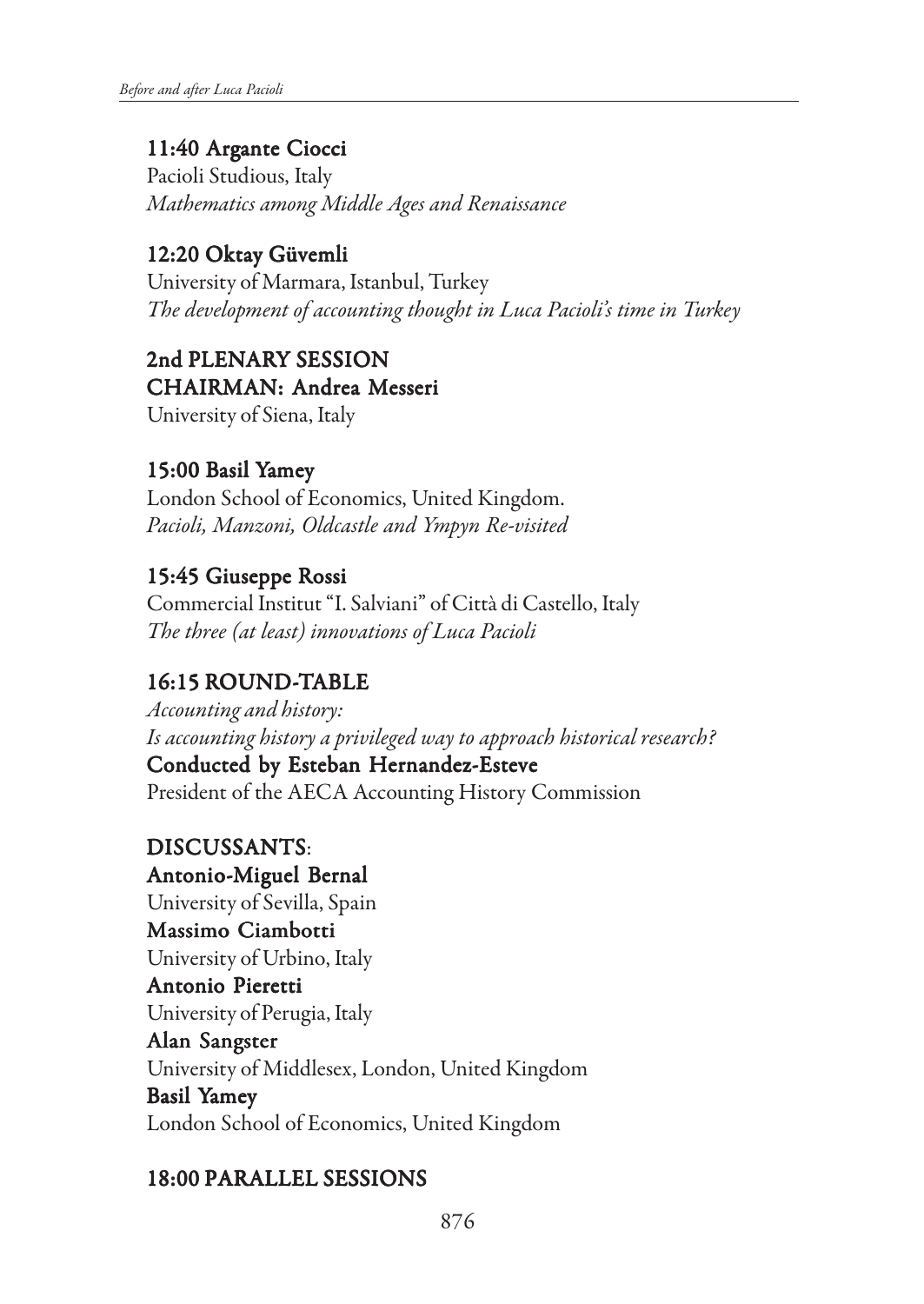June 18th

09:00 SANSEPOLCRO TOUR Via de' Cipolli, Museo Civico, Palazzo delle Laudi, Cathedral, Museo della Balestra, Museo Aboca

AUDITORIUM FONDAZIONE CASSA DI RISPARMIO PERUGIA Corso Vannucci, 47 16:00 Welcome to participants by Municipal Authorities

3rd PLENARY SESSION CHAIRMAN: Tommaso Sediari University of Perugia, Italy

### 16.15 Andrea Bellucci

University of Perugia, Italy. *Luca Pacioli professor in Perugia*

17:00 Gianfranco Cavazzoni-Libero Mario Mari University of Perugia, Italy.

*Luca Pacioli's school in Perugia*

### 17:45 Massimo Ciambotti

University of Urbino, Italy. *Luca Pacioli, double-entry bookkeeping, and the history of accounting and society*

#### 18:30 Song Limeng

University of Zhognan, China. *Accounting in China at the time of Luca Pacioli*

June 19th 09:00 FLORENCE Visit to the Paciolian Necrologium preserved at the Convent of St Croce